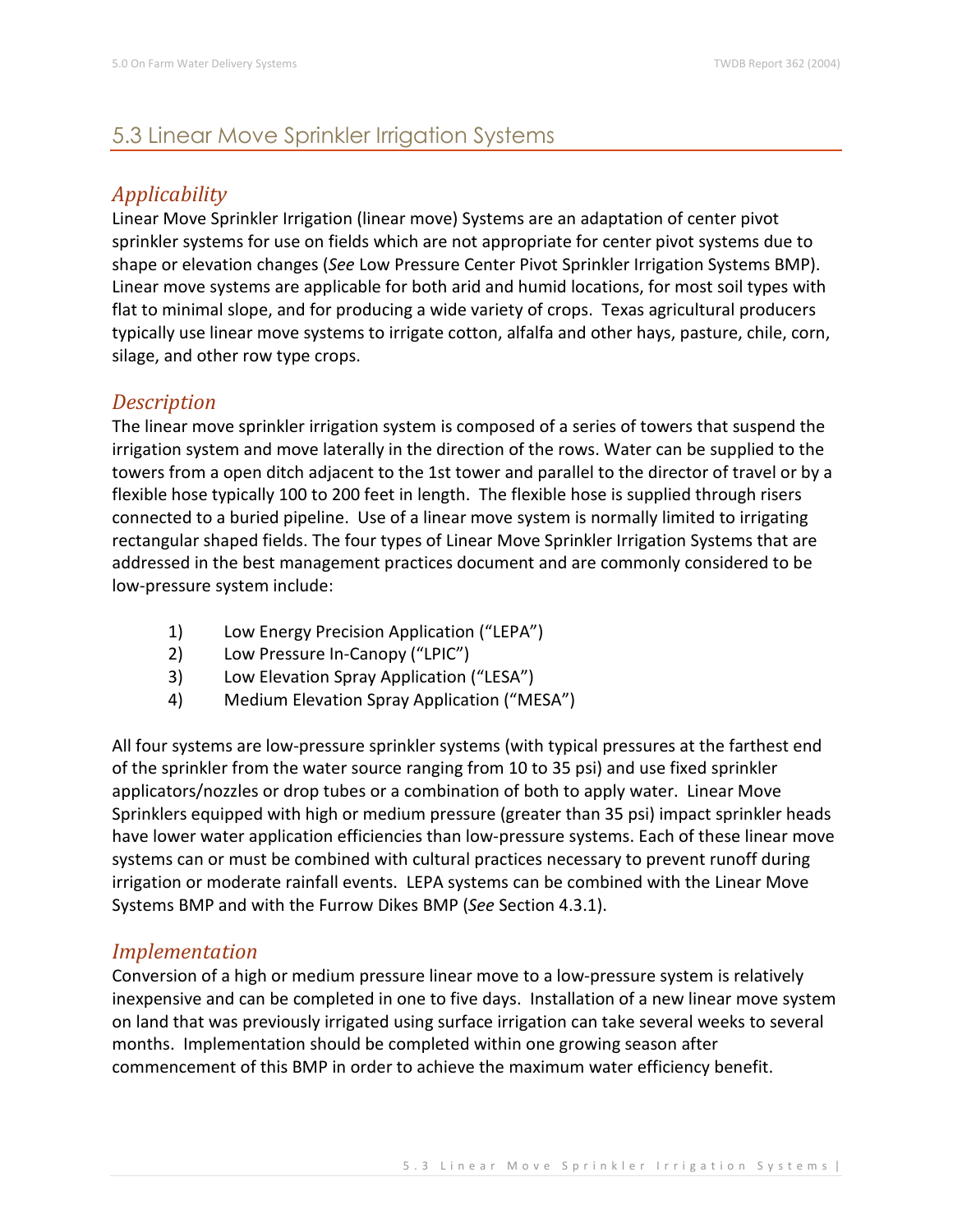#### *Schedule*

To accomplish this BMP, the agricultural water user should, within two years of the implementation date, install and maintain a low-pressure linear move sprinkler irrigation system in order to achieve the maximum water efficiency benefit.

#### *Scope*

The agricultural water user with multiple fields can implement the Linear Move Sprinkler BMP or other irrigation BMPs on each field in different years or growing seasons, if such timing is more cost-effective.

#### *Documentation*

To track this BMP, the agricultural water user shall gather and maintain the following documentation:

- 1) Copies of equipment invoices or other evidence of equipment purchase and installation;
- 2) Any USDA Farm Service Agency or other governmental agency evaluation and assistance reports that may relate to the project; and
- 3) Water measurement records from the period both before and after conversion to the water efficient irrigation system.

## *Determination of Water Savings*

The amount of water saved from converting from a conventional linear move sprinkler irrigation system to a BMP linear move sprinkler irrigation system can be estimated using the following equation:

#### Water Saved (acre-feet per year) =  $A_1 \times (1 - E_1/E_2)$

Where  $A_1$  is the annual amount of water pumped or delivered to the inlet of the non-BMP center pivot sprinkler system,  $E_1$  is the application efficiency of the non-BMP linear move sprinkler system, and  $E_2$  is the application efficiency of the BMP (linear move) sprinkler system.  $E_1$  and  $E_2$  can be directly measured or obtained from the estimated values in the table below.